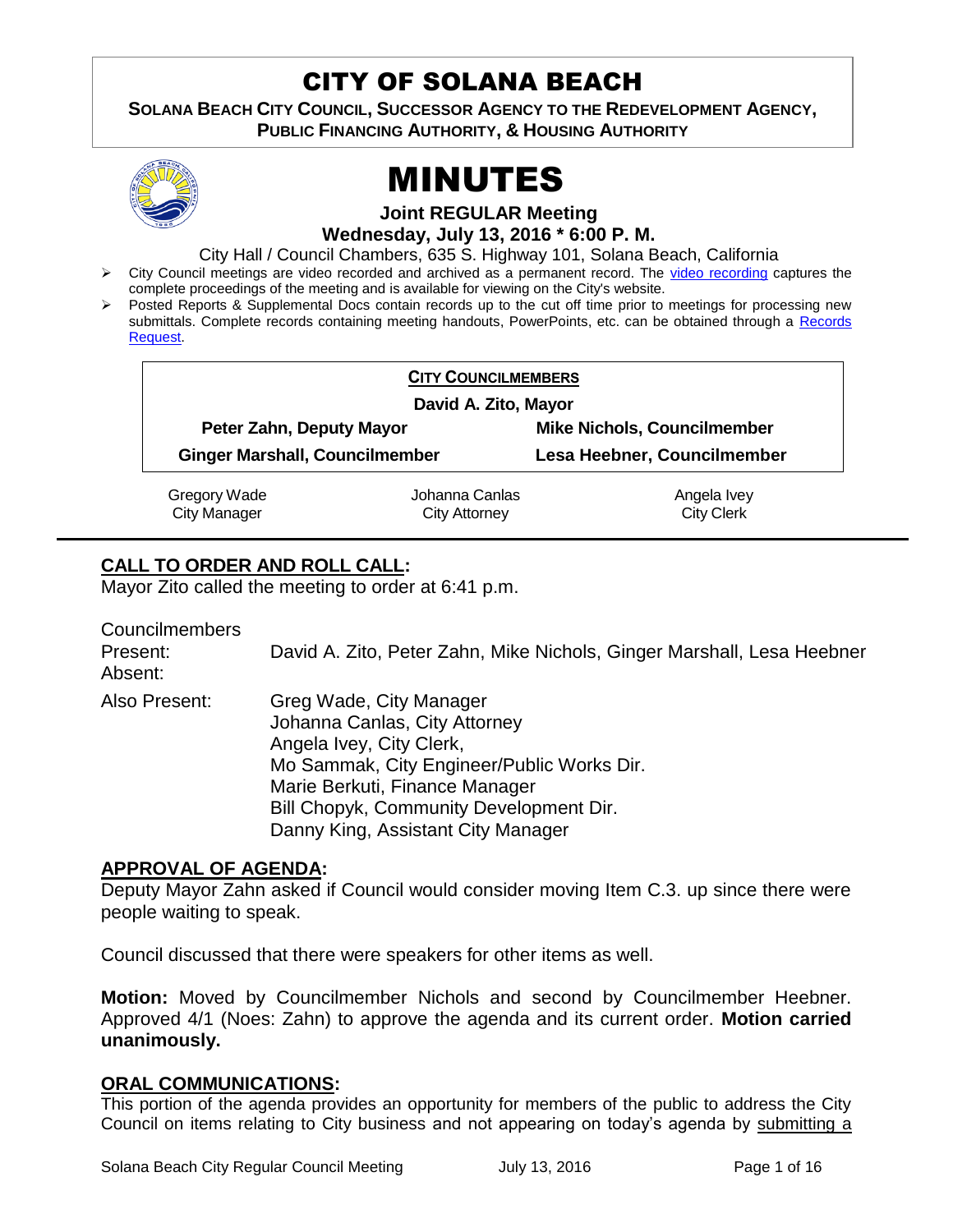speaker slip (located on the back table) to the City Clerk. Comments relating to items on this evening's agenda are taken at the time the items are heard. Pursuant to the Brown Act, no action shall be taken by the City Council on public comment items. Council may refer items to the City Manager for placement on a future agenda. The maximum time allotted for each presentation is THREE MINUTES (SBMC 2.04.190). Please be aware of the timer light on the Council Dais.

Sherry Sutton read from the City's code section 4.47 regarding rental properties in Solana Beach, specifically about the 7 day minimum stay, and read from an email sent by Councilmember Heebner stating that Staff would be enforcing the current regulations that included a 7 day minimum, and asked Council what was being done to enforce regulations.

Greg Wade, City Manager, said that he had received some complaints, but not many overall that were specific to the 7 day minimum stay, that the evidence required to substantiate a violation would be a lease agreement(s) that showed a violation, the verbiage being enforced was the rental period duration, and that the City had been working with applicants who used sites such as Airbnb to ensure and verify that bookings would not be made for less than 7 days. He said that the code stated the rental period must be no less than 7 days but it did not specify that the minimum occupancy days, that when the City could substantiate a violation a notice of violation and potential citation was issued, and that in a recent case the City requested lease documentation since they needed solid evidence to support a violation before any action could be taken.

Councilmember Heebner clarified that her understanding was that anyone could use Airbnb to rent out their home for no less than 7 days but the renters may leave before the 7 days were up, however the owner could not re-rent the same property within those 7 days.

Greg Wade, City Manager, said that the City was in discussions with a company called iCompass and were close to signing a contract with them to specifically target short term vacation rentals (STVR) and enforce all regulations such as duration of rentals, TOT (Transient Occupancy Tax), and proper permitting.

Council and Staff discussed that the property owner in question, which had received a number of complaints, had stated that they would be suspending their STRV operation.

Johanna Canlas, City Attorney, stated that Santa Monica and San Francisco revised their short term rental ordinance to include prosecution or penalties against hosting platforms, including Airbnb, and as a result Airbnb was suing the City of San Francisco. She said that Staff could try to engage those hosting platforms and let them know that that the City had their own regulations and ask them cooperate with the City.

Greg Wade, City Manager, said that there were places, such as Connecticut, where Airbnb collected the TOT and remitted it to the local jurisdictions, that the City reached out to Airbnb specifically for that purpose but it had been a difficult proposition to get through to them since they said they had other priorities, the City was still trying to make the appropriate contacts at Airbnb to discuss a potential agreement of some kind, and that they would continue with their efforts.

Dakota Madsen raised up a stack of papers that stated that it was a partial stack of completed violation forms for the home in question from the prior 2 weeks. He said he was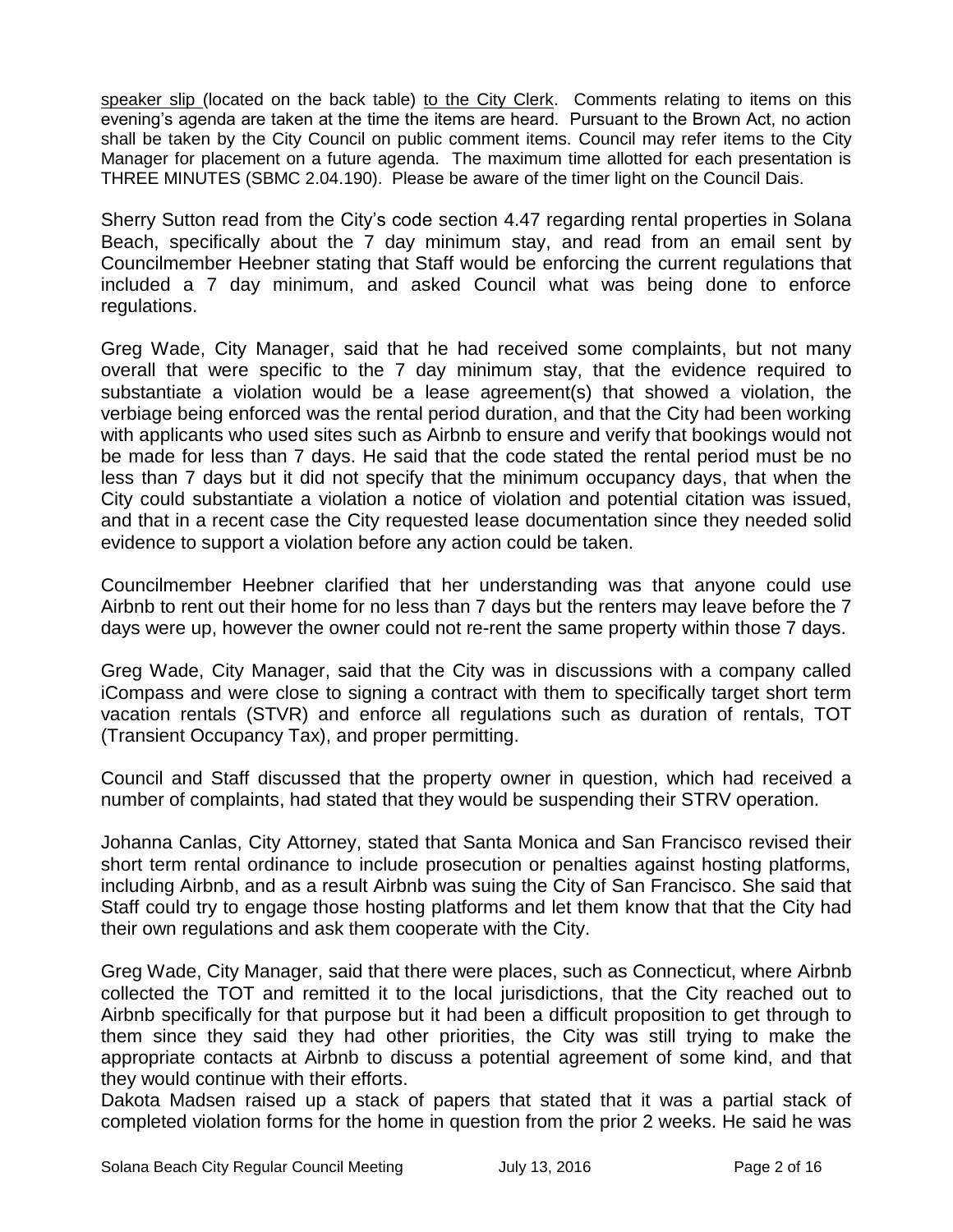happy to hear that the situation had stopped, that he did not think the issues with STVR would not go away, that he did not want to go home because he wondered what kind of party would be going on, how late it would go, what would be left in the yard, and whether the police would need to be called. He said that the problem with STVRs is that renters arrive ready to party, it destroys neighborhoods, and that this property had lost \$100k in value according to his realtor since he would have to reveal the STRV situation next door. He stated that he was glad the City was trying to go directly to Airbnb and that it had started to check on STVR owners to ensure they follow the code.

Jean McGregor said that she appreciated the logically written code, that put together an item that day by going to Airbnb and pulling up 12-14 listings and 10 of them were listings for less than 7 days available for people to rent, that rentals for 7-30 days were not a problem, that the weekend rentals were the partiers, that they cost the City money and resources by having to send police and even a helicopter in a previous STVR incident to address issues, and recommended the City enforce the code and get Airbnb to cooperate. She said that she calculated that the City had lost out on \$600k in TOT fees, permits, and taxes that were not being collected, and there were 200 rentals in Solana Beach that the City was not collecting TOT. She invited everyone to a neighborhood watch/opening day party that Friday on her block.

Mayor Zito said there was good discussion about STVRs and that he understood the importance of the issue.

# **COUNCIL COMMUNITY ANNOUNCEMENTS / COMMENTARY:**

*An opportunity for City Council to make brief announcements or report on their activities. These items are not agendized for official City business with no action or substantive discussion.* 

## **A. CONSENT CALENDAR:** (Action Items) (A.1. - A.10.)

Items listed on the Consent Calendar are to be acted in a single action of the City Council unless pulled for discussion. Any member of the public may address the City Council on an item of concern by submitting to the City Clerk a speaker slip (located on the back table) before the Consent Calendar is addressed. Those items removed from the Consent Calendar by a member of the Council will be trailed to the end of the agenda, while Consent Calendar items removed by the public will be discussed immediately after approval of the Consent Calendar.

## **A.1. Minutes of the City Council.**

Recommendation: That the City Council

1. Approve the Minutes of the City Council Meetings held June 8, 2016.

**Motion:** Moved by Deputy Mayor Zahn and second by Councilmember Marshall. Approved 5/0 **Motion carried unanimously.**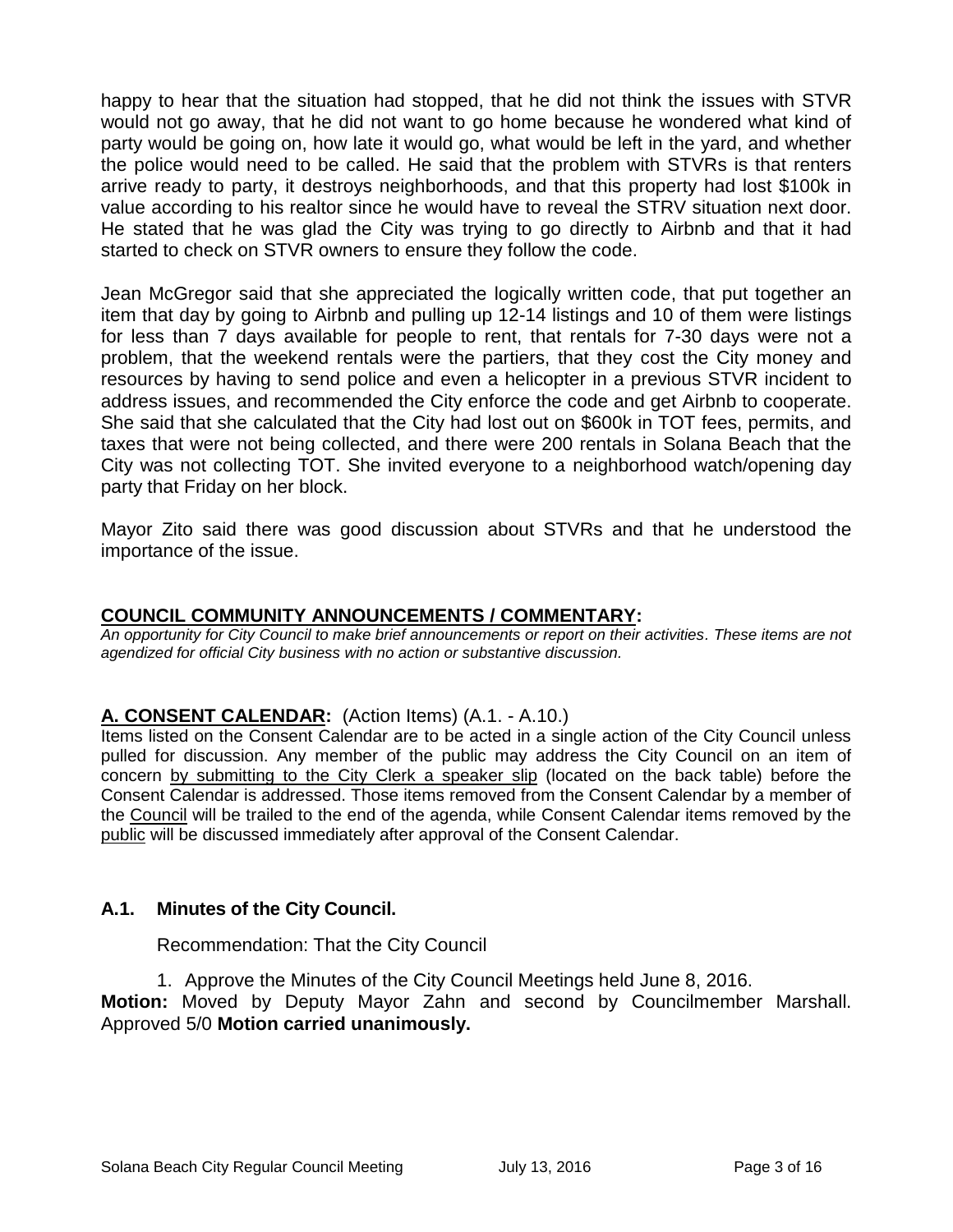#### **A.2. Register Of Demands.** (File 0300-30)

Recommendation: That the City Council

1. Ratify the list of demands for June 4, 2016 through June 24, 2016.

[Item A.2. Report \(click here\)](https://solanabeach.govoffice3.com/vertical/Sites/%7B840804C2-F869-4904-9AE3-720581350CE7%7D/uploads/Item_A.2._Report_(click_here)_07-13-16.PDF)

*Posted Reports & Supplemental Docs contain records up to the cut off time, prior to the start of the meeting, for processing new submittals. The final official record containing handouts, PowerPoints, etc. can be obtained through a Records Request to the City Clerk's Office.* **Motion:** Moved by Deputy Mayor Zahn and second by Councilmember Marshall. Approved 5/0 **Motion carried unanimously.**

#### **A.3. 2016 Street Maintenance & Repair Project.** (File 0820-35)

Recommendation: That the City Council

- 1. Adopt **Resolution 2016-096**:
	- a. Awarding a construction contract for the 2016 Street Maintenance & Repair Project, Bid 2016-05, in the amount of \$353,750, to ATP General Engineering Contractors.
	- b. Approving an amount of \$88,000 for construction contingency.
	- c. Authorizing the City Manager to execute the construction contract on behalf of the City.
	- d. Authorizing the City Manager to approve cumulative change orders up to the construction contingency amount.

#### [Item A.3. Report \(click here\)](https://solanabeach.govoffice3.com/vertical/Sites/%7B840804C2-F869-4904-9AE3-720581350CE7%7D/uploads/Item_A.3._Report_(click_here)_07-13-16.PDF)

*Posted Reports & Supplemental Docs contain records up to the cut off time, prior to the start of the meeting, for processing new submittals. The final official record containing handouts, PowerPoints, etc. can be obtained through a Records Request to the City Clerk's Office.* **Motion:** Moved by Deputy Mayor Zahn and second by Councilmember Marshall. Approved 5/0 **Motion carried unanimously.**

#### **A.4. Citywide Traffic Speed Survey.** (File 0860-45)

Recommendation: That the City Council

1. Adopt **Resolution 2016-097** authorizing the City Manager to execute a Professional Services Agreement with Linscott, Law and Greenspan Engineers, in the amount of \$24,355, to conduct a citywide traffic speed survey.

[Item A.4. Report \(click here\)](https://solanabeach.govoffice3.com/vertical/Sites/%7B840804C2-F869-4904-9AE3-720581350CE7%7D/uploads/Item_A.4._Report_(click_here)_07-13-16.PDF)

*Posted Reports & Supplemental Docs contain records up to the cut off time, prior to the start of the meeting, for processing new submittals. The final official record containing handouts, PowerPoints, etc. can be obtained through a Records Request to the City Clerk's Office.* **Motion:** Moved by Deputy Mayor Zahn and second by Councilmember Marshall. Approved 5/0 **Motion carried unanimously.**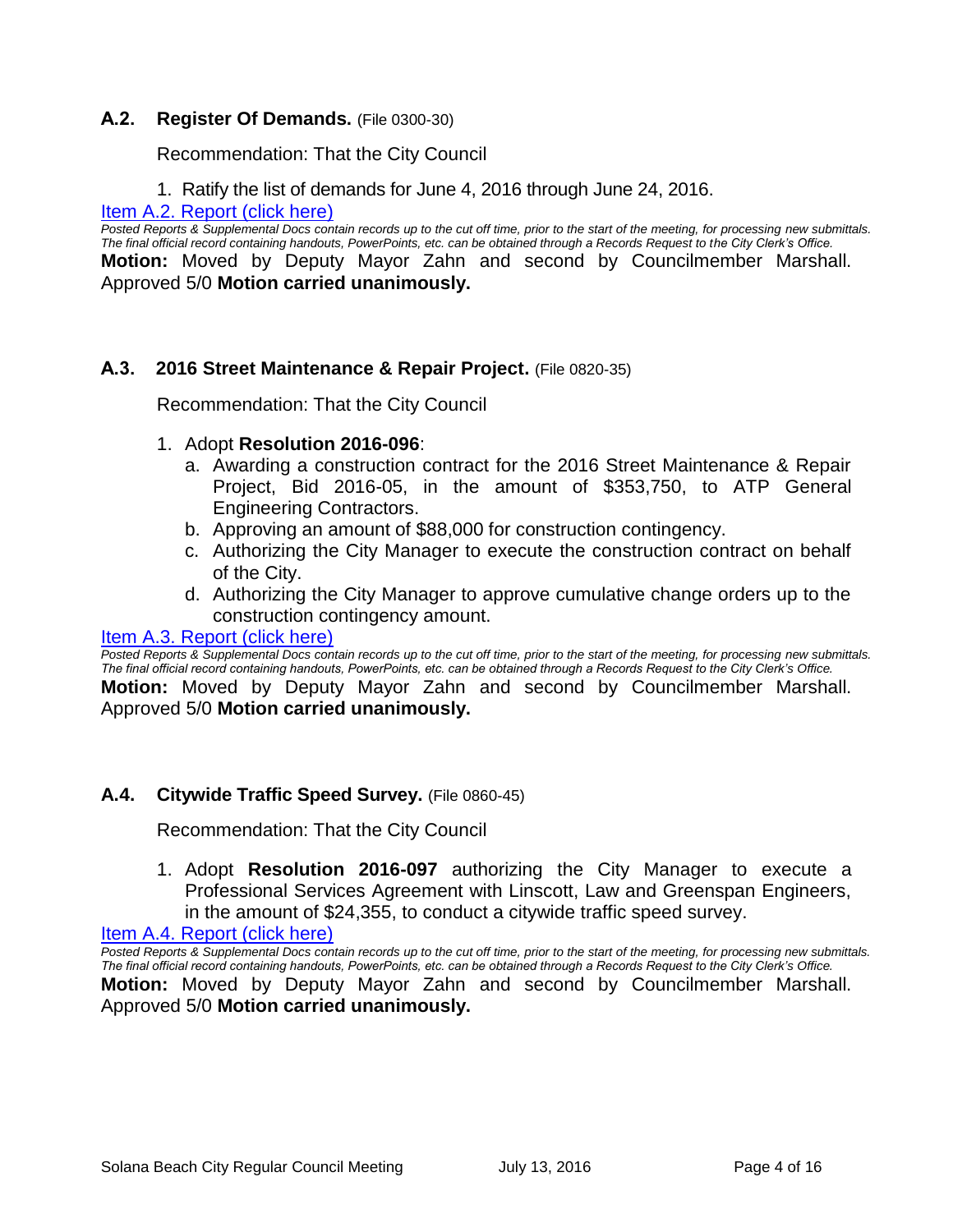## **A.5. City Clerk's Office Area Expansion.** (File 0710-30)

Recommendation: That the City Council

#### 1. Adopt **Resolution 2016-091**:

- a. Authorizing the City Manager to accept as complete the City Clerk's Office Area Expansion, Bid No. 2015-07, constructed by Evergreen Construction and Consulting, Inc., dba EvergreenCali.
- b. Authorizing the City Clerk to file a Notice of Completion.

Item A.5. [Report \(click here\)](https://solanabeach.govoffice3.com/vertical/Sites/%7B840804C2-F869-4904-9AE3-720581350CE7%7D/uploads/Item_A.5._Report_(click_here)_07-13-16.PDF)

*Posted Reports & Supplemental Docs contain records up to the cut off time, prior to the start of the meeting, for processing new submittals. The final official record containing handouts, PowerPoints, etc. can be obtained through a Records Request to the City Clerk's Office.* **Motion:** Moved by Deputy Mayor Zahn and second by Councilmember Marshall. Approved 5/0 **Motion carried unanimously.**

## **A.6. Veterans' Honor Courtyard at La Colonia Park.** (File 0160-18)

Recommendation: That the City Council

- 1. Adopt **Resolution 2016-092**:
	- a. Authorizing the City Manager to accept as complete the Veterans' Honor Courtyard at La Colonia Park, Bid No. 2015-06, constructed by Conan Construction, Inc.
	- b. Authorizing the City Clerk to file a Notice of Completion.

#### [Item A.6. Report \(click here\)](https://solanabeach.govoffice3.com/vertical/Sites/%7B840804C2-F869-4904-9AE3-720581350CE7%7D/uploads/Item_A.6._Report_(click_here)_07-13-16.PDF)

*Posted Reports & Supplemental Docs contain records up to the cut off time, prior to the start of the meeting, for processing new submittals. The final official record containing handouts, PowerPoints, etc. can be obtained through a Records Request to the City Clerk's Office.* **Motion:** Moved by Deputy Mayor Zahn and second by Councilmember Marshall. Approved 5/0 **Motion carried unanimously.**

## **A.7. Salary and Compensation Plans Fiscal Year 2016-17.** (File 0520-10)

Recommendation: That the City Council

1. Adopt **Resolution 2016-089** approving FY 2016-17 Salary and Compensation Plans for Executive Management, Mid-Management, Confidential, Marine Safety, Miscellaneous and Part-Time/Seasonal Temporary employees.

[Item A.7. Report \(click here\)](https://solanabeach.govoffice3.com/vertical/Sites/%7B840804C2-F869-4904-9AE3-720581350CE7%7D/uploads/Item_A.7._Report_(click_here)_07-13-16.PDF)

*Posted Reports & Supplemental Docs contain records up to the cut off time, prior to the start of the meeting, for processing new submittals. The final official record containing handouts, PowerPoints, etc. can be obtained through a Records Request to the City Clerk's Office.* **Motion:** Moved by Deputy Mayor Zahn and second by Councilmember Marshall. Approved 5/0 **Motion carried unanimously.**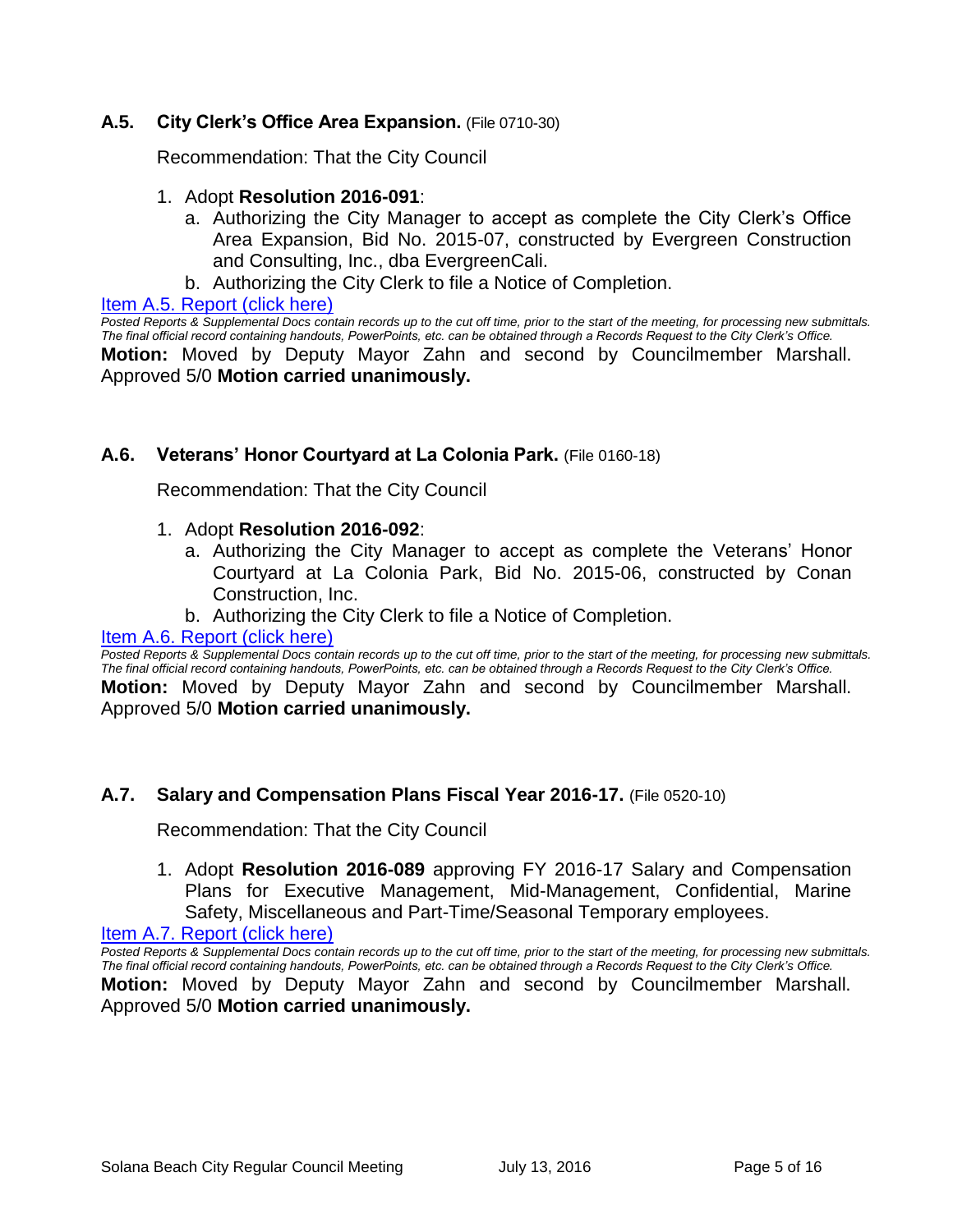## **A.8. California Public Employees Retirement System's.** (File 0520-50)

Recommendation: That the City Council

1. Adopt **Resolution 2016-090** approving the City's intention to amend its CalPERS contract in order to implement California Public Employees Retirement System's Government Code Section 20516 (Employees Sharing Additional Cost) for Miscellaneous, Marine Safety and Non-Represented employee groups.

[Item A.8. Report \(click here\)](https://solanabeach.govoffice3.com/vertical/Sites/%7B840804C2-F869-4904-9AE3-720581350CE7%7D/uploads/Item_A.8._Report_(click_here)_07-13-16.PDF)

*Posted Reports & Supplemental Docs contain records up to the cut off time, prior to the start of the meeting, for processing new submittals. The final official record containing handouts, PowerPoints, etc. can be obtained through a Records Request to the City Clerk's Office.* **Motion:** Moved by Deputy Mayor Zahn and second by Councilmember Marshall. Approved 5/0 **Motion carried unanimously.**

#### **A.9. Audio Visual and Photography Services.** (File 0190-20)

Recommendation: That the City Council

1. Adopt **Resolution 2016-088** authorizing the City Manager to sign a Professional Services Agreement with Bob Hoffman Video and Photography with an option to extend for four (4) additional one-year periods based on satisfactory past performance.

#### [Item A.9. Report \(click here\)](https://solanabeach.govoffice3.com/vertical/Sites/%7B840804C2-F869-4904-9AE3-720581350CE7%7D/uploads/Item_A.9._Report_(click_here)_07-13-16.PDF)

*Posted Reports & Supplemental Docs contain records up to the cut off time, prior to the start of the meeting, for processing new submittals. The final official record containing handouts, PowerPoints, etc. can be obtained through a Records Request to the City Clerk's Office.* **Motion:** Moved by Deputy Mayor Zahn and second by Councilmember Marshall. Approved 5/0 **Motion carried unanimously.**

#### **A.10. Destruction of Obsolete Records.** (File 0170-50)

Recommendation: That the City Council

1. Adopt **Resolution 2016-098** authorizing the destruction of officially obsolete records.

#### [Item A.10. Report \(click here\)](https://solanabeach.govoffice3.com/vertical/Sites/%7B840804C2-F869-4904-9AE3-720581350CE7%7D/uploads/Item_A.10._Report_(click_here)_07-13-16.PDF)

*Posted Reports & Supplemental Docs contain records up to the cut off time, prior to the start of the meeting, for processing new submittals. The final official record containing handouts, PowerPoints, etc. can be obtained through a Records Request to the City Clerk's Office.*

**Motion:** Moved by Deputy Mayor Zahn and second by Councilmember Marshall. Approved 5/0 **Motion carried unanimously.**

#### **B. PUBLIC HEARINGS:** (B.1. – B.3.)

This portion of the agenda provides citizens an opportunity to express their views on a specific issue as required by law after proper noticing by submitting a speaker slip (located on the back table) to the City Clerk. After considering all of the evidence, including written materials and oral testimony, the City Council must make a decision supported by findings and the findings must be supported by substantial evidence in the record. An applicant or designees for a private development/business project, for which the public hearing is being held, is allotted a total of fifteen minutes to speak, as per SBMC 2.04.210. A portion of the fifteen minutes may be saved to respond to those who speak in opposition. All other speakers have three minutes each. Please be aware of the timer light on the Council Dais.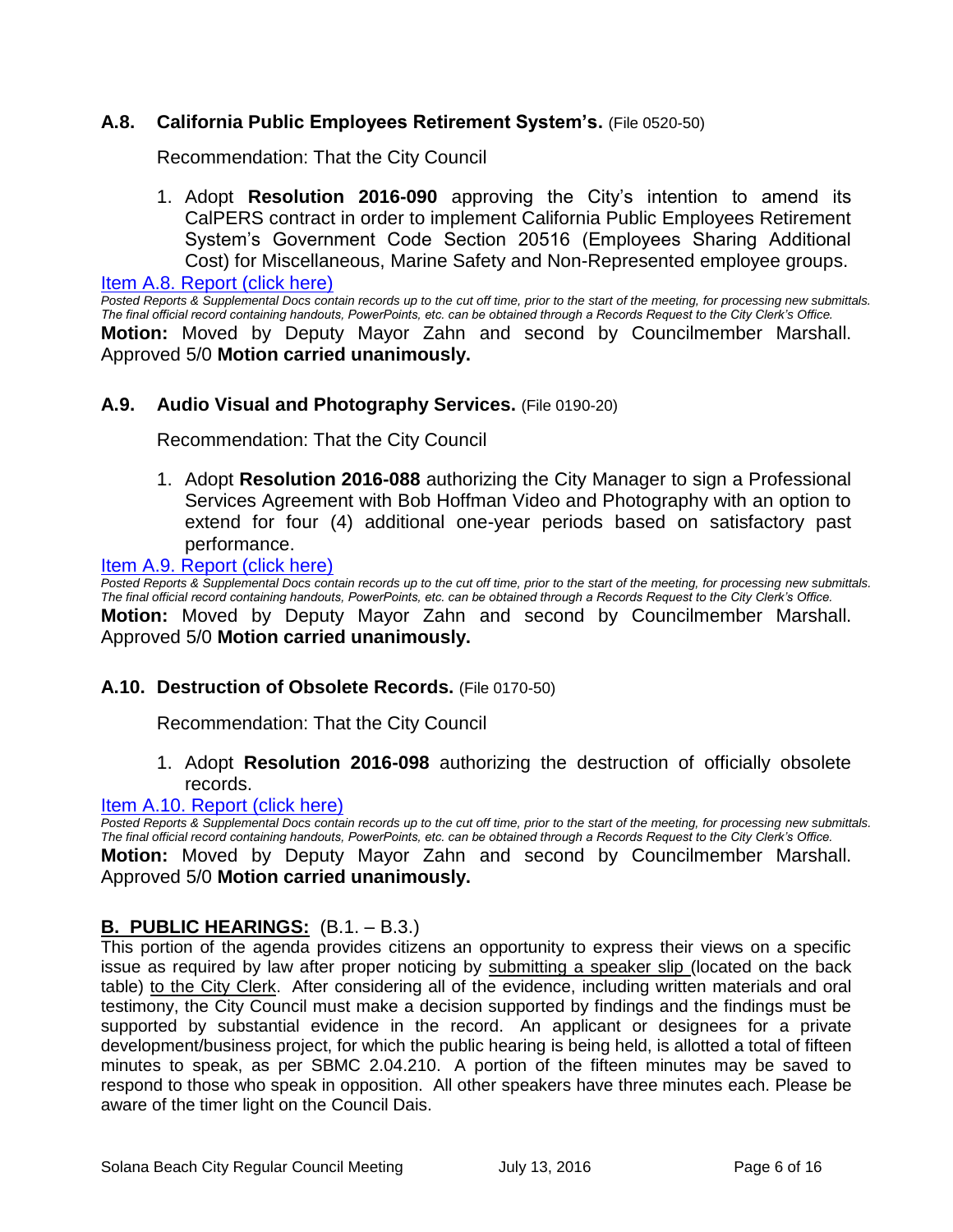#### **B.1. Public Hearing: 412 E. Cliff St., Applicant: Korniczky, Case No: 17-14-22** (File 0600-40)

The proposed project meets the minimum objective requirements under the SBMC, is consistent with the General Plan and may be found, as conditioned, to meet the discretionary findings required as discussed in this report to approve a DRP (Development Review Permit). Therefore, Staff recommends that the City Council:

- 1. Conduct the Public Hearing: Open the Public Hearing, Report Council Disclosures, Receive Public Testimony, Close the Public Hearing.
- 2. Find the project exempt from the California Environmental Quality Act pursuant to Section 15303 of the State CEQA Guidelines; and
- 3. If the City Council makes the requisite findings and approves the project, adopt **Resolution 2016-076** conditionally approving a DRP and an administrative SDP (Structure Development Permit) to demolish the existing structure and construct a new 4,435 square foot single-family residence and a 534 square foot attached garage on property at 412 E. Cliff Street.

[Item B.1. Report \(click here\)](https://solanabeach.govoffice3.com/vertical/Sites/%7B840804C2-F869-4904-9AE3-720581350CE7%7D/uploads/Item_B.1._Report_(click_here)_07-13-16.PDF) 

[B.1. Supplemental Documents -](https://solanabeach.govoffice3.com/vertical/Sites/%7B840804C2-F869-4904-9AE3-720581350CE7%7D/uploads/B.1._Supplemental_Documents_-_R_7-13-16.pdf) R

*Posted Reports & Supplemental Docs contain records up to the cut off time, prior to the start of the meeting, for processing new submittals. The final official record containing handouts, PowerPoints, etc. can be obtained through a Records Request to the City Clerk's Office.*

Greg Wade, City Manager, introduced the item which was a hearing continuation from June 8, 2016 Council meeting.

Corey Andrews, Principal Planner, presented a PowerPoint (on file) regarding a redesign voiced by council at the prior meeting.

## Applicant

Steve Murko, designer, said that they took the Council's consideration and reduced the massing on the west side which resulted in 250 sq. ft. less than the original project.

Deputy Mayor Zahn asked if they considered making changes beyond that of the massing just on the west side and whether they took into consideration other alternatives to address what he considered a scale and massing issue that was not quite reduced enough to make a significant enough change to the original proposal, that the transition of this home to the others in the neighborhood was still not compatible because it was abutting much smaller homes immediately west or a large home on Marview that did not appear large because of its setbacks and topography, and if they tried to apply the reduction of the easement square footage to see if they could meet the resulting FAR requirement.

Mr. Murko said that they did review other alternatives and redesigning the home but that there was not a solution to keep in with the design they wanted to achieve, that if they had changed their calculation as he had suggested adding in the easement on Marview that it would require an additional 500 sq. ft. to be taken off and that it was too significant to make those changes, they had made changes to meet the neighbors' concerns, they reduced some of each room, except two, of the entire house, and that their log was the largest in the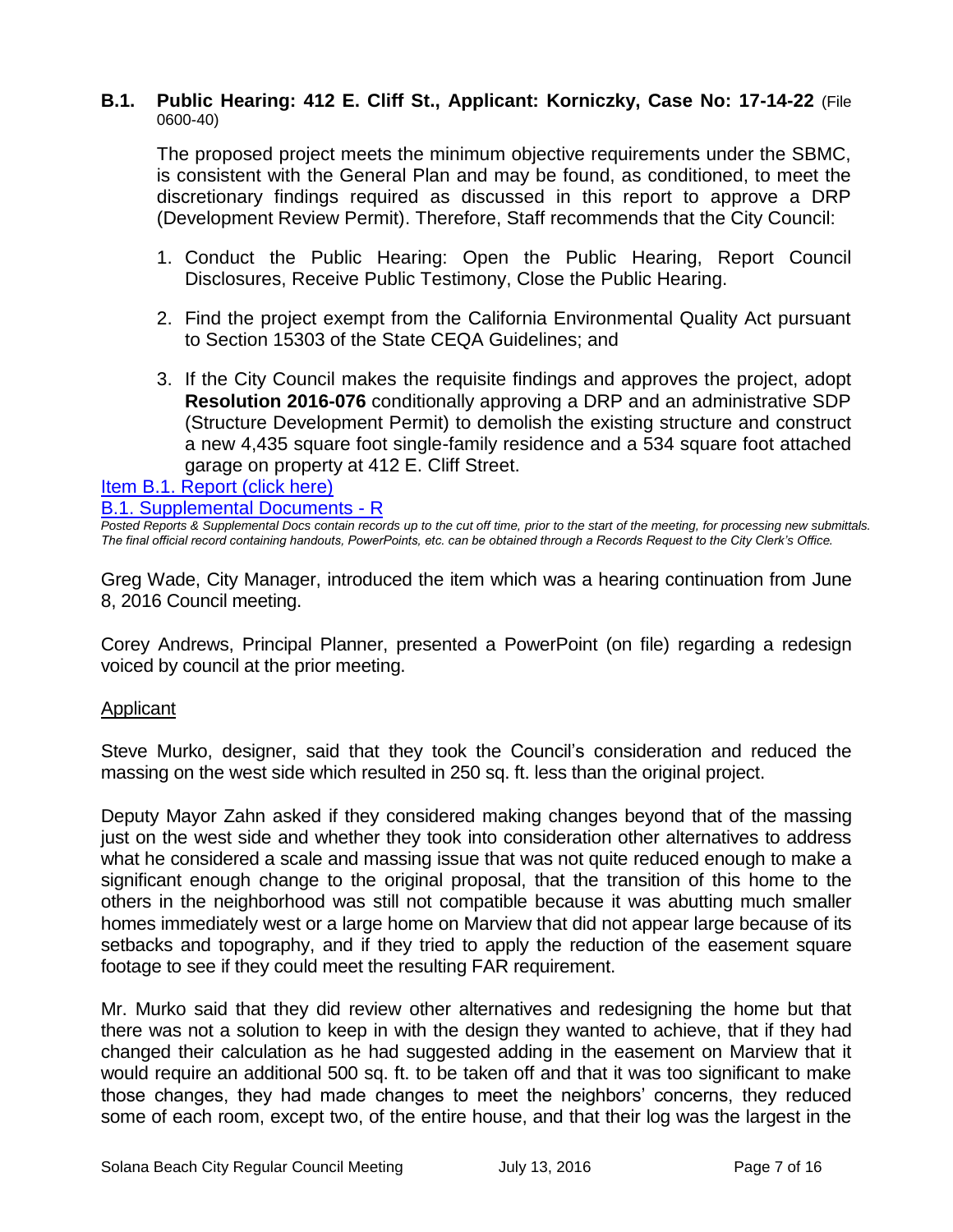area and the proposed house was proportionately appropriate. He said that the highest point of the home was the same as the current structure on the property and that it extended a bit more on the east side, and the

Mr. Korniczky, applicant, said that when they designed the original proposed house that they used the house's style that was south of it in order to design something compatible, that the home directly east of it looked like a much larger mass and the house of south of it took up two lots and looks like a significant larger house, and that he did not think that the final construction will look like a large mass.

## Public speaker

Suzanne Mandel-Mosko said that she had just learned about the project and had been a long time next door neighbor, that there had been drainage issues in the 1970's, that she had to replace the walls from dry rot when she inherited her house, that it seemed like there was an issue with the soil in the area a lot soil compaction was done, that she played on this lot when she was child it had many holes on it, and that she had concerns about the sheer mass of the project.

Council and Staff discussed a letter form a citizen regarding drainage, that there had been some issues there in the past, that the applicant would be required to capture runoff through a basin, that in the future there might be a CIP project to address some of the residences issues on Cliff St. or the runoff from Cliff St. to lower streets.

Deputy Mayor Zahn said that he thought the project was still incompatible, that he would suggest a larger set back of at least 20 ft. to create a transition, to lower the scale of bulk and mass, eliminate height, and that he could not support the project. He said that Council had just approved two sizable homes on S. Rios where the applicants did a lot of outreach and went over and above to make sure everyone in the area was good with the project, so it was not the size of the home but the compatibility.

Councilmember Nichols said that the applicant did a fair job addressing his concerns from the last hearing, that the drainage was adequately addressed, that it this property did present difficulties to build on it, that the questions and issues had been handled and that he could support the project.

Councilmember Marshall stated that she could support the project.

Mayor Zito said that he believed the bulk and mass was on the western side and that pulling it back helped a lot, that there was a mixture of homes in the area that did not meet the FAR, that there were various issues on how to treat private road easements, and thanked the applicant for listening to Council's and the public's concerns.

**Motion:** Moved by Councilmember Nichols and second by Councilmember Marshall to close the public hearing. Approved 4/0/1 (Recused: Heebner) **Motion carried.**

**Motion:** Moved by Councilmember Nichols and second by Councilmember Heebner. Approved 3/1/1 (Noes: Zahn; Recused: Heebner) **Motion carried.**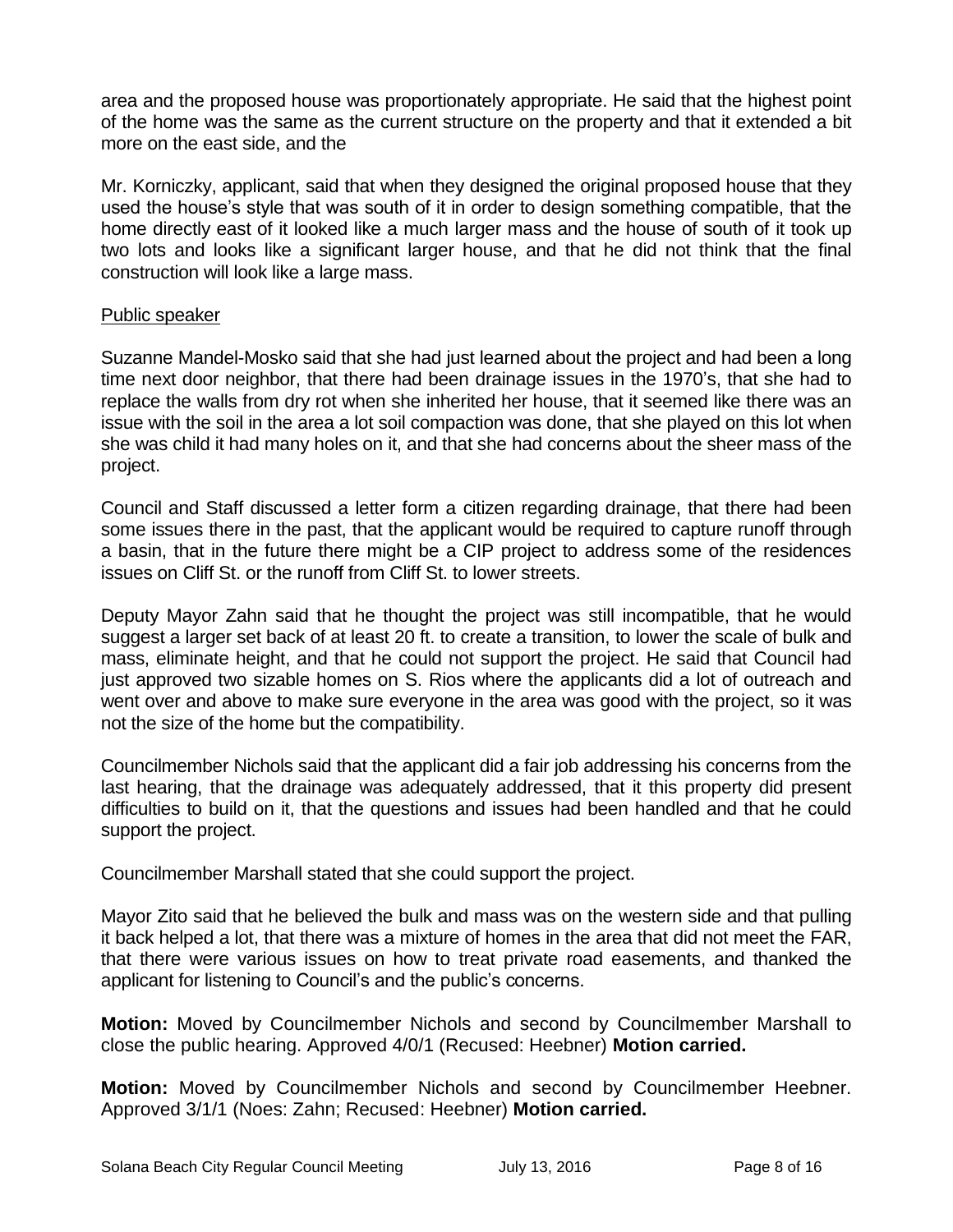## **B.2. Public Hearing: 243 N. Highway 101, Applicant: Evarts / Distillery 101, Case No: 17-15-38.** (File 0610-60)

The proposed project meets the minimum objective requirements under the SBMC, is consistent with the General Plan and may be found, as conditioned, to meet the discretionary findings required as discussed in this report to approve a DRP (Development Review Permit). Therefore, Staff recommends that the City Council:

- 1. Conduct the Public Hearing: Open the Public Hearing, Report Council Disclosures, Receive Public Testimony, and Close the Public Hearing.
- 2. Find the project exempt from the California Environmental Quality Act pursuant to Section 15301 of the State CEQA Guidelines; and
- 3. If the City Council makes the requisite findings and approves the project, adopt **Resolution 2016-087** conditionally approving a CUP (Conditional Use Permit) for the project to allow for a tenant improvement to combine two existing restaurant tenant spaces and add 155 square feet from an adjacent office tenant space for the use of a restaurant with a bar or cocktail lounge and to allow for the incidental use of four tables and 16 chairs without providing additional parking spaces in a gated patio in front of the proposed tenant space along Highway 101 within The Boardwalk shopping center at 243 N. Highway 101, Solana Beach.

## [Item B.2. Report](https://solanabeach.govoffice3.com/vertical/Sites/%7B840804C2-F869-4904-9AE3-720581350CE7%7D/uploads/Item_B.2._Report_(click_here)_07-13-16.PDF) (click here)

## [B.2. Updated Report #1](https://solanabeach.govoffice3.com/vertical/Sites/%7B840804C2-F869-4904-9AE3-720581350CE7%7D/uploads/B.2._Updated_Report_1_7-13-16.pdf)

- [B.2. Updated Report #2](https://solanabeach.govoffice3.com/vertical/Sites/%7B840804C2-F869-4904-9AE3-720581350CE7%7D/uploads/B.2._Updated_Report_2_7-13-16.pdf)
- [B.2. Supplemental Documents -](https://solanabeach.govoffice3.com/vertical/Sites/%7B840804C2-F869-4904-9AE3-720581350CE7%7D/uploads/B.2._Supplemental_Documents_-_R_7-13-16-R.pdf) R
- [B.2. Supplemental Documents 7-8 last update 1030am -](https://solanabeach.govoffice3.com/vertical/Sites/%7B840804C2-F869-4904-9AE3-720581350CE7%7D/uploads/B.2._Supplemental_Documents_7-8_last_update_1030am_-_R.pdf) R
- [B.2. Supplemental Documents 7-11 last update 930am -](https://solanabeach.govoffice3.com/vertical/Sites/%7B840804C2-F869-4904-9AE3-720581350CE7%7D/uploads/B.2._Supplemental_Documents_7-11_last_update_930am_-_R.pdf) R
- [B.2. Supplemental Documents 7-12 last update 430pm -](https://solanabeach.govoffice3.com/vertical/Sites/%7B840804C2-F869-4904-9AE3-720581350CE7%7D/uploads/B.2._Supplemental_Documents_7-12_last_update_430pm-R.pdf) R
- B.2. Supplemental [Documents 7-13 last update 130pm -](https://solanabeach.govoffice3.com/vertical/Sites/%7B840804C2-F869-4904-9AE3-720581350CE7%7D/uploads/B.2._Supplemental_Documents_7-13_last_update_130pm-R.pdf) R

*Posted Reports & Supplemental Docs contain records up to the cut off time, prior to the start of the meeting, for processing new submittals. The final official record containing handouts, PowerPoints, etc. can be obtained through a Records Request to the City Clerk's Office.*

Greg Wade, City Manager, introduced the item

Corey Andrews, Principal Planner, presented a PowerPoint (on file)

#### Council disclosures

Deputy Mayor Zahn stated that he was associated with a law firm located within 500 ft. of the proposed project, but that he had no equity or financial interest in the law group or property.

Bradley Evarts, co-applicant, stated that door hangers publicizing the community meeting were left on properties within a 300 ft. radius of the restaurant site and that the meeting addressed the food, the beauty of the restaurant, as well as discussed residents' concerns regarding parking, loitering, signage, customer entry, hours of operation and noise. He said that he would post signs as well as install a 12 ft. one-inch wall facing the west side of the patio to mitigate noise, the wall would block out ninety-five percent of the sound, and it would have several operable windows opened for cross breeze ventilation and most likely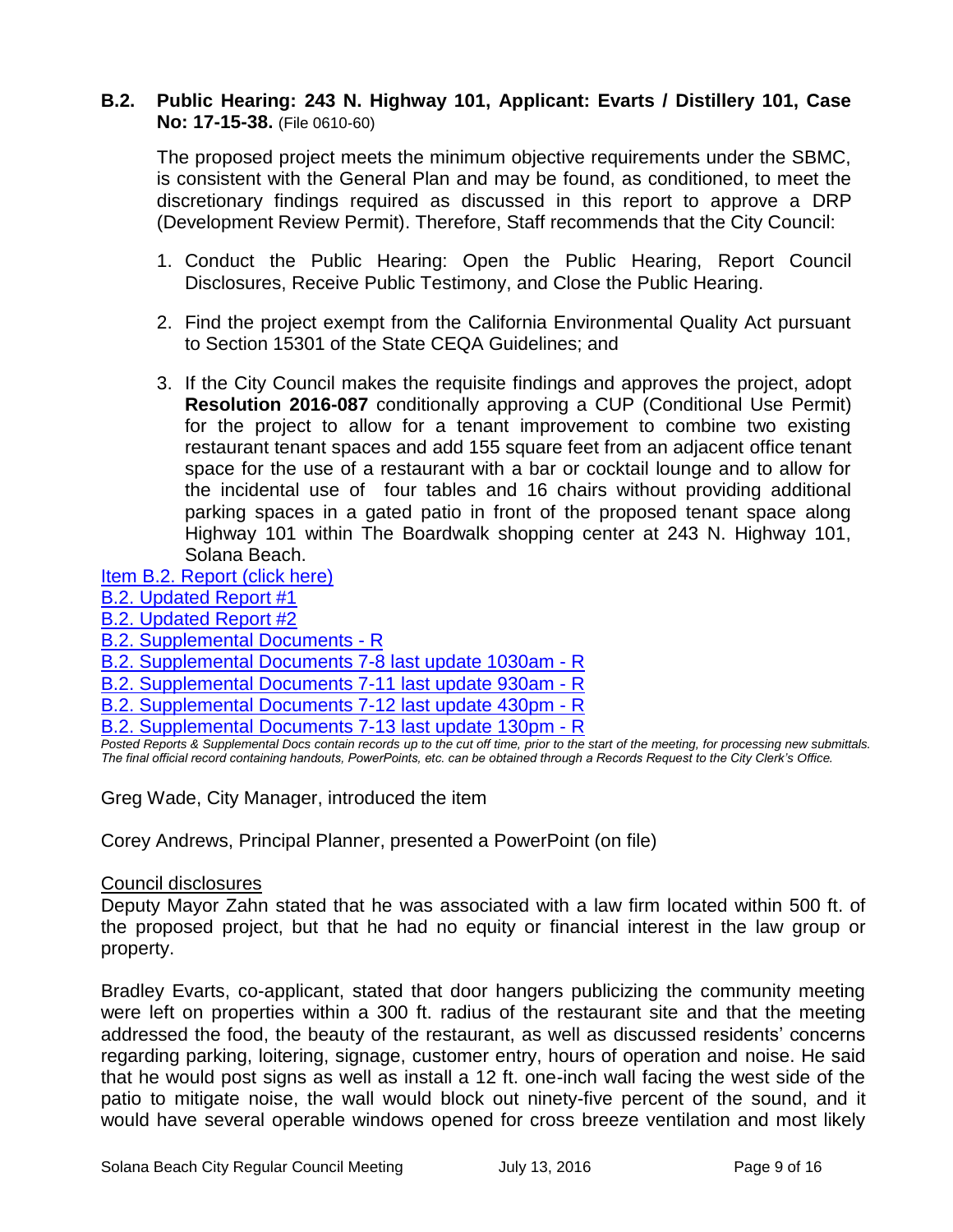closed after dark as well as an exit door. He stated that the patio hours could be adjusted, there would be a set time for moving guests indoors, there would be no outdoor speakers on the patio, they would pick-up the cost of the valet service, and that there would be no amplified music or karaoke. He stated that he would propose that the restaurant hours would open daily at 10:00 a.m. and close at 11:00 p.m. Monday through Thursday, close at midnight on Friday and Saturday, and close at 10:00 p.m. on Sunday, and that the patio would close at 10:00 p.m. Monday through Saturday and at 9:00 p.m. on Sunday.

#### Public Speakers

Craig Williams stated that he lived on North Sierra and had attended the community meeting, that his concerns were with noise, lighting, parking and the name of the restaurant. He said that he welcomed a fine dining restaurant but not a bar, that he supported the sound wall but questioned its effectiveness in blocking out ninety-five percent of sound, that traffic should be limited to the east entrance, patio hours should be limited from 10:00 p.m. to 9:00 p.m. on week nights and Sundays, that lighting on the west side be coned, down facing and turned off after hours, that seating capacity be limited to match the available parking dedicated to the building, and that the name be changed to a non-alcohol theme. He said that he agreed upon the list of recommendations to be added to the CUP along with the requirement that if the recommendations did not solve the issues that the applicant would be required to find further solutions to mitigate the problems, and that the CUP include language requiring the owner/applicant to hold a review after an agreed upon period of time to analyze the effectiveness of the mitigations.

Philip Loose stated that he lived on Acacia behind the Boardwalk Shopping Center and that his biggest concern was with the name of the restaurant, the Distillery 101 name promoted an alcohol establishment adding to the increasing bar scene in Solana Beach, and that he lived behind Tidewater Bar and that at night it was noisy and there was rift raft in the parking lot. He said that he proposed removing one of the two rear entrances on Acacia and adding a side entrance on Estrella to help with traffic and parking and that he overall welcomed welcomes the restaurant if the bar theme was minimized or removed.

Romi Skolnik said that she has lived on North Acacia since 1987 and that she did not buy a home behind a bar, she was concerned about noise, increased traffic, increased parking on her block, public safety and decreased property values. She stated that Epozotes was a loud pick-up joint and that the project plans and the proposed name presented this as bar. She stated that her side of Acacia did not have sidewalks or curbs, that it was poorly lit, the street already suffered from disorderly parking, and she questioned enforcement of street parking for those who would not use valet and park on the street. She stated that she lived in a sleepy neighborhood and would love a wine bar or breakfast place but not a late-night bar.

Vicki Cypherd stated that she lived on North Acacia and felt that this could be a good project because Solana Beach does not have a lot of good restaurants. She said that on one of her nightly walks down toward Estrella she noticed that a streetlight in the area that needed to be made operable to add light to the poorly lit streets mentioned by other speakers. She stated that she was worried about lighted signs and rooftop lights shining into homes, that she recommended looking at the lighting at Trek Bicycle and the Zypher Building because it was attractive and more neighbor friendly. She said that she would like to see the patio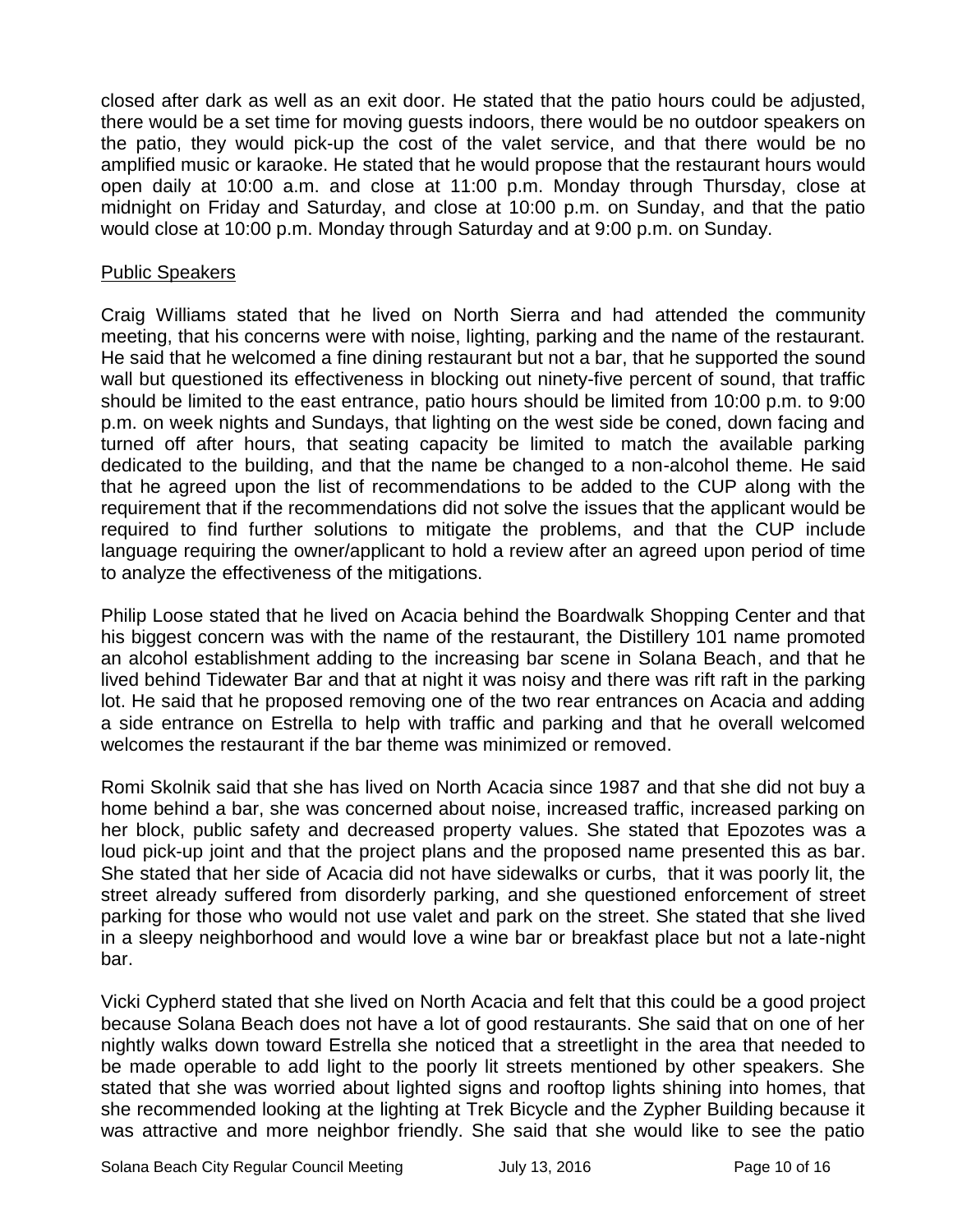close earlier, that the operational hours of the restaurant should be friendly, that she was happy to see a tenant who reached out and was willing to work with neighbors, and that she would like to see the conditions applied to the project approval.

Tom Van Betten said that he lived on North Acacia, that he was likely the most impacted by the project since he owned a family home on the street and would have never had considered purchasing the home if he had known about this project. He said that he was also invested in a tequila company, that he thought that this project was too impactful to the neighborhood, that he did not like the cross-branding with the tequila, that he was concerned about the area becoming an alcohol row, and that it was hard to take a tapas restaurant with a distillery name seriously. He stated that he was against the project as there were too many conflicts and challenges to agree to the findings.

Michael Pfeiffer said that he lived on North Sierra, that he was supportive of a restaurant and appreciated the changes that had been made. He stated that several requests had been been somewhat ignored, he recommended reduced hours on the patio, that parking restrictions be incorporated into the CUP, the wall was a good idea but the CUP should further address what would happen if it did not mitigate the noise, and that he was disappointed about the name not being changed.

Kelly Harless said that she appreciated that the applicant reached out and made concessions such as free valet, sound wall, and entry onto Highway 101. She stated that it would helpful to alarm the emergency exit at the back, there should be a way to review the CUP if things did not work out, and that conditions should be written into the deed or building so that the future owner would not undo the good will. She said that some concerns mentioned at the community meeting were not addressed including the name change, and that a Facebook page for the restaurant went up showing pictures of bottles of tequila. She stated that if it was going to be a restaurant that she recommended that it close at 9:00 p.m. on 10:00 p.m. on weekdays, and that the applicant said it would take an extra hour to finish up after closing.

## Applicant Rebuttal

Mr. Evarts stated that there was no website for Distillery 101, that the Facebook page was for the tequila company in Mexico and that Distillery 101 had no webpage, and that they had another non-alcohol related named. He said that they used hours recommended by Vicki because they were fair, that his place was a restaurant not a bar like Tidewater, and that if they could settle on the hours then he would be willing to change the name.

Council, Staff and the Applicant discussed appreciation the applicant's willingness to change the name, confirmed that the would close the patio at 9:00 p.m. on Sundays and 10:00 p.m. other nights, they would alarm the back exit, look into the lighting that did not disturb neighbors, consider using valet, and adding the modifications to the CUP that would run with the property.

Discussion continued regarding the CUP was set for a term of 10 years such as others in the City, which allowed future Council's to review them down the road in the case that any changes needed to be made, that the applicant would file an extension request one year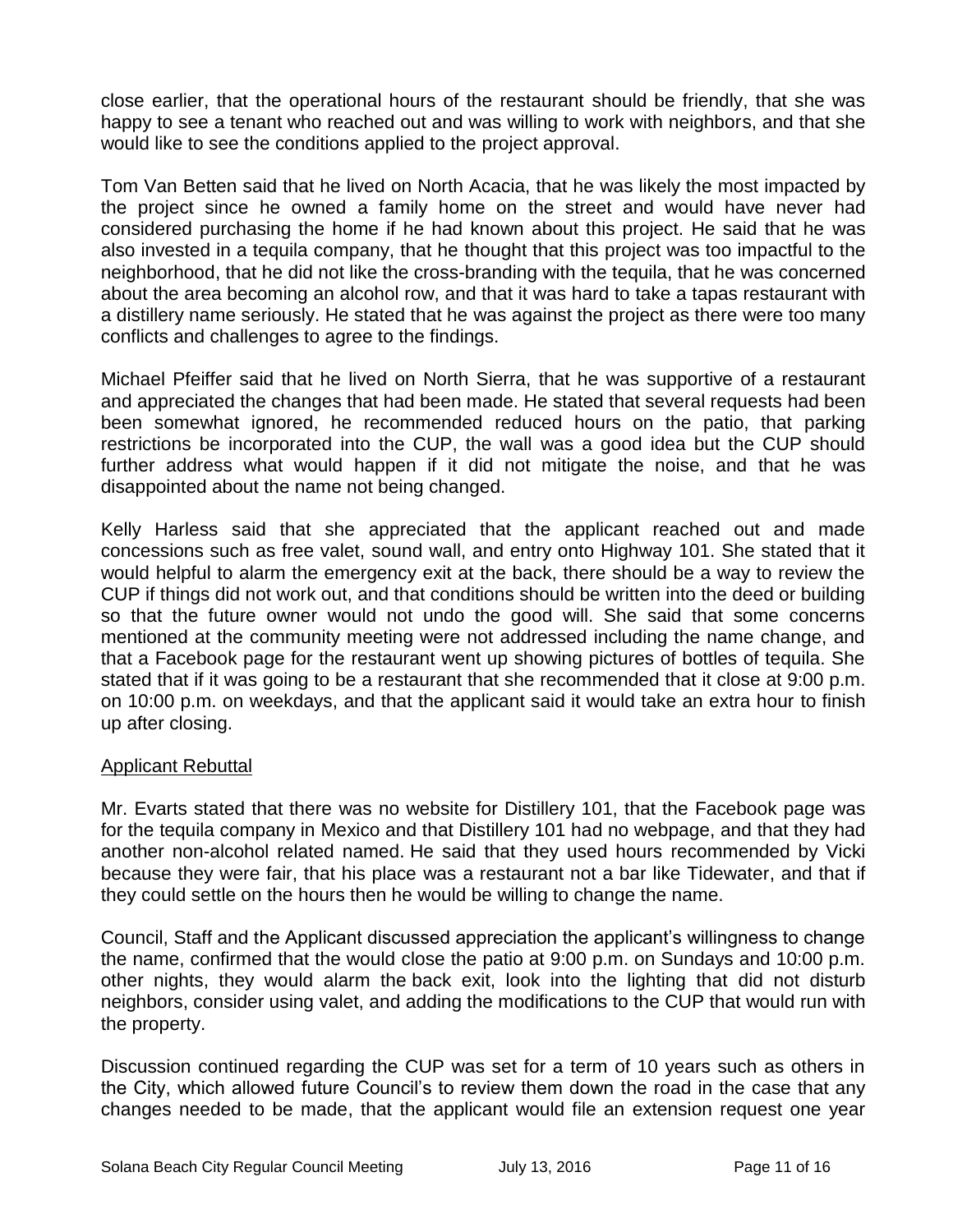prior to the expiration if not changes in the use had occurred, and file a new application for a CUP if there were changes in the use.

Discussion continued regarding clarifying in the resolution under live entertainment that there would be none, that a review period prior to the end of the 10 year permit could be added as a condition, that Engineering would work with the applicant regarding any new driveway and the resulting reshuffling of space and parking spots, that no lighting would face west but the properly would be properly lit for valet, that trash would be disposed of in the mid-morning instead of night to mitigate noise, and that the standard enforcement condition be added to the resolution.

**Motion:** Moved by Councilmember Heebner and second by Councilmember Marshall to close the public hearing. Approved 5/0 **Motion carried unanimously.** 

**Motion:** Moved by Councilmember Heebner and second by Councilmember Marshall. Approved 5/0 **Motion carried unanimously.**

Mayor Zito adjourned the meeting at 8:35 p.m. for a break and reconvened at 8:40 p.m.

**B.3. Public Hearing: 1505 Lomas Santa Fe, Applicant: T-Mobile c/o Crown Castle, Case No: 17-16-15.** (File 0610-60)

This item was removed from the agenda prior to the meeting.

# **C. STAFF REPORTS**: (C.1. - C.3.)

*Submit speaker slips to the City Clerk.*

## **C.1. Del Mar Fairgrounds Fiscal Impact Study.** (File 0150-85)

Recommendation: That the City Council

1. Review and discuss the Council and Commission comments and, if desired, direct Staff to prepare a memorandum incorporating their comments to be included as an addendum to the Study.

[Item C.1. Report \(click here\)](https://solanabeach.govoffice3.com/vertical/Sites/%7B840804C2-F869-4904-9AE3-720581350CE7%7D/uploads/Item_C.1._Report_(click_here)_07-13-16.PDF)

*Posted Reports & Supplemental Docs contain records up to the cut off time, prior to the start of the meeting, for processing new submittals. The final official record containing handouts, PowerPoints, etc. can be obtained through a Records Request to the City Clerk's Office.*

Greg Wade, City Manager, introduced the item. There was a fiscal impact study done by a consultant to show the benefits that came from the Del Mar Fairgrounds on Solana Beach. The Budget and Finance Committee had also reviewed this study on June 21<sup>st</sup>, their memorandum was included as an attachment to the staff report, and they were all seeking direction from council.

Councilmember Heebner stated that she met with Al Cortie and Don Mozhi, Del Mar City Councilmembers, since they were not happy with the results of the report and that they all felt it was appropriate for both cities to prepare response letters to be included with the study for future reference. She said that it seemed like Del Mar would not be pleased with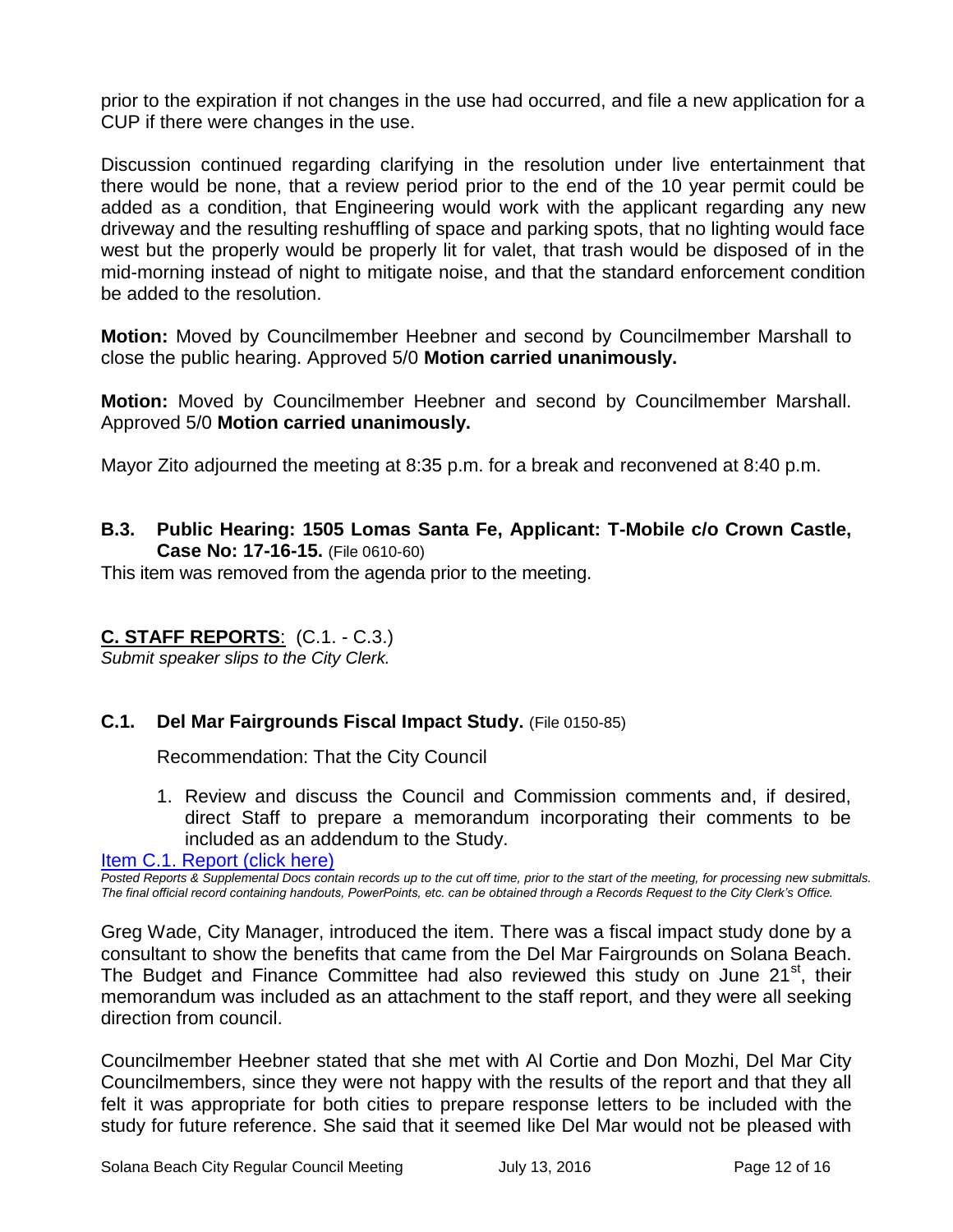some things stated such as Del Mar receiving a much greater financial reward than Solana Beach. She said that the missing d add the Sheriff information in the letter. First, that nothing was counted unless it originated from the Fairgrounds, however, crime in general was higher during events at the Fairgrounds. Heebner also wanted to know if Del Mar's Sherriff's responded to Solana Beach calls when Solana Beach Sheriffs needed back-up.

Greg Wade, City Manager, discussed this with the sergeant, said the Sherriff's contract is as needed and only during special events, no cross-service is being provided.

Councilmember Heebner thought the same, but the consultant for the study said otherwise, she'd like that information clarified. The budget and finance committee did a great job and their findings should be added in with the letter.

Councilmember Nichols  $2<sup>nd</sup>$  motion to Councilmember Heebner's motion and would like any medical resources added into the study such as paramedics and firefighters.

Mayor Zito suggested they include the budget and finance letter with the study, in addition to any letters that they compose.

Councilmember Nichols and Heebner clarified that they would send a copy of the letter to the DAA at the next community relations meeting, in addition to the fairgrounds.

**Motion:** Moved by Councilmember Heebner and second by Councilmember Nichols. Approved 5/0. **Motion carried unanimously.**

# **C.2. Adopt (2nd Reading) Ordinance 461 – Retail Pet Sales.** (File 0200-20)

Recommendation: That the City Council

1. Adopt **Ordinance 461** amending Chapter 4 of the Solana Beach Municipal Code regulating the retail sale of dogs, cats and rabbits.

## [Item C.2. Report \(click here\)](https://solanabeach.govoffice3.com/vertical/Sites/%7B840804C2-F869-4904-9AE3-720581350CE7%7D/uploads/Item_C.2._Report_(click_here)_07-13-16.PDF)

*Posted Reports & Supplemental Docs contain records up to the cut off time, prior to the start of the meeting, for processing new submittals. The final official record containing handouts, PowerPoints, etc. can be obtained through a Records Request to the City Clerk's Office.*

Johanna Canlas, City Attorney, read the title.

**Motion:** Moved by Deputy Mayor Zahn and second by Councilmember Nichols. Approved 5/0. **Motion carried unanimously.**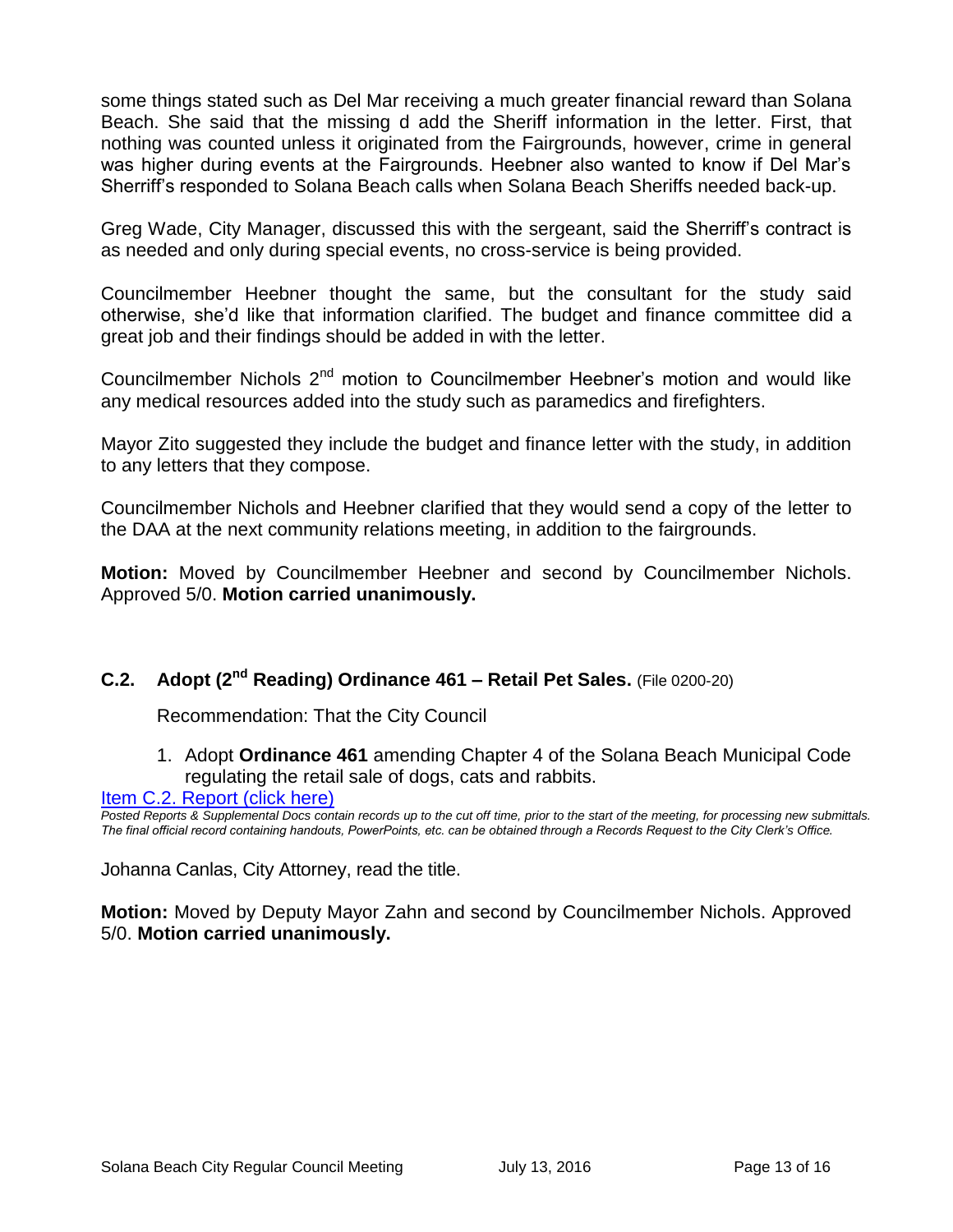# **C.3. Council Discussion on Designation as a "Welcoming Community".** (File 0230-20)

Recommendation: That the City Council

#### 1. Discuss becoming a "Welcoming Community" and consider **Resolution 2016- 084**.

[Item C.3. Report \(click here\)](https://solanabeach.govoffice3.com/vertical/Sites/%7B840804C2-F869-4904-9AE3-720581350CE7%7D/uploads/Item_C.3._Report_(click_here)_07-13-16.PDF)

[C.3. Supplemental Documents -](https://solanabeach.govoffice3.com/vertical/Sites/%7B840804C2-F869-4904-9AE3-720581350CE7%7D/uploads/C.3._Supplemental_Documents_-_R.pdf) R

[C.3. Supplemental Documents 7-12 last update 430pm](https://solanabeach.govoffice3.com/vertical/Sites/%7B840804C2-F869-4904-9AE3-720581350CE7%7D/uploads/C.3._Supplemental_Documents_7-12_last_update_430pm_-_R.pdf)

[C.3. Supplemental Documents 7-13 last update 1109am -](https://solanabeach.govoffice3.com/vertical/Sites/%7B840804C2-F869-4904-9AE3-720581350CE7%7D/uploads/C.3._Supplemental_Documents_7-13_last_update_1109am_-_R.pdf) R

*Posted Reports & Supplemental Docs contain records up to the cut off time, prior to the start of the meeting, for processing new submittals. The final official record containing handouts, PowerPoints, etc. can be obtained through a Records Request to the City Clerk's Office.*

Greg Wade, City Manager, introduced the item.

Deputy Mayor Zahn stated that this resolution was stemmed from a White House Initiative and was referred by the residents, the initiative asked to recognize that all residents should have a chance to thrive, that it declared the City as a welcoming community, and encouraged others to follow the same. He stated that there were no costs associated other than sending notifications or website postings, that it would not be focused on recruiting, harboring, or using any City's resources. He stated that it was about recognizing a benefit of creating a supportive environment and new possibilities for everyone and said that the City of Encinitas already passed a similar resolution.

#### Public Speakers:

Diane Hardison, La Colonia de Eden Gardens Board Members representative, said that their foundation was dedicated to supporting the immigrants and their families, that various programs such as the youth leadership camp and celebration of Dia de los Muertos would not happen without the City's assistance, that there was an increase in college graduates in the area and participation in community's classes, and that the City was already a welcoming community so it was a good idea.

Oren Robinson with PANA (Partnership for the Advancement of New Americans) stated that they promoted civic engagement and leadership development in refugee community and commended the Council for such leadership.

Kathi Anderson, board member of Lutheran Office of Public Office, chair of San Diego Refugee Forum, executive Director of Survivors of Torture International, said that she concurred with the previous speakers, that this was the country of immigrants, and that feeling welcomed was part of the healing process.

Erin Tsurumoto Grassi, Humans Rights Coordinator at Alliance of San Diego, said that these efforts were important, that he was grateful for inclusivity of the language in the resolution that was in line with what we saw at the state level, and asked to be inclusive and united in a common humanity.

Christie Hill stated that she was with the ACLU (American Civil Liberties Union) of San Diego and Imperial counties and said that she commended the Council for this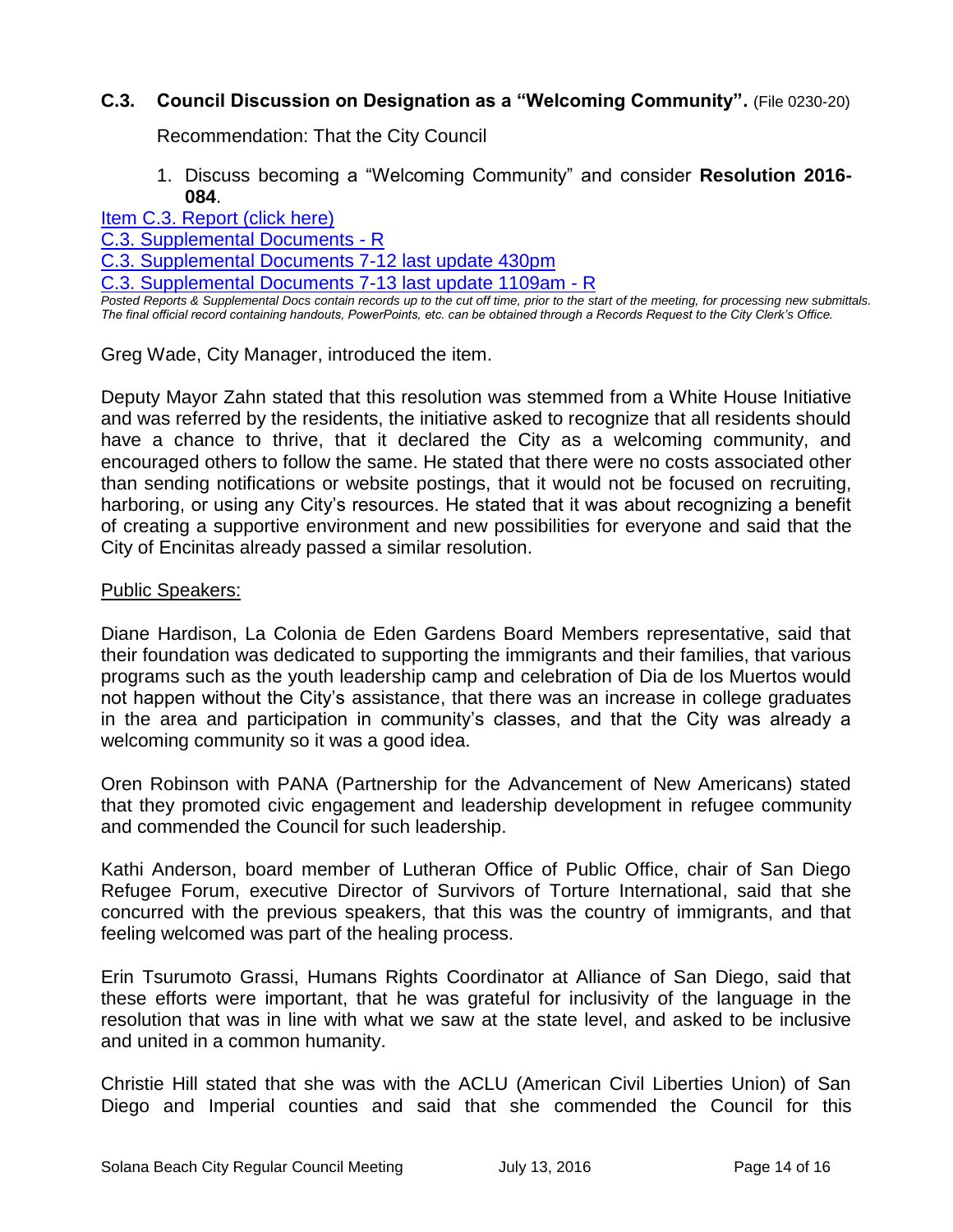consideration and that it demonstrated a welcoming atmosphere for all and respected the rights for all.

Reverend Beth Johnson, President of Interfaith Center of Worker Justice, Palomar Unitarian Universalist, said that the presentation framed and recognized the diversity and history of the community, that a welcoming statement to the stranger as well as those that are in the community was important as it said a lot about how the City wanted to be perceived and experienced, and she was encouraged to be the  $2^{nd}$  City with a strong message that hate was not tolerated and immigrants were important to the community.

Rachel Zahn said that she was committed to protect the community's character that made it her home and that everyone had a responsibility to be welcoming to each other as well as to the world beyond our community.

Erica Bottorff, Masters Level Community Social Worker with Unitarian Universalist Refugee Education, said that they served all of San Diego county, and that she worked with Community Resources Center (CRC) and was a longtime resident of Encinitas, that UURISE served thousands of immigrants in the North County, that passing this resolution would dramatically improve the lives of their clients who experienced high levels of discrimination and exclusion and send a strong message that hate language was not acceptable, and that it would alleviate an access to a citizenship, education, safer schools, and economic mobility.

Kiana Ajir, UURISE, stated that, having grown up in an immigrant family, cultural inclusion was very important, that it was significantly important that animosity and hatred among different races, cultural and/or religious beliefs did not happen in the future, and that all residents, despite their backgrounds, were included.

Sebastian Green, with UURISE, freshman at Stanford University, studied how deportation affected immigrant communities in San Diego, and supported the measure.

Victor Tostado said that he was a 36 year resident and that the City was already a welcoming community, that St. Leo's efforts secured 950 immigrants' green cards, assisted with English as a second language, and secured their driver licenses.

Deputy Mayor Zahn recognized a value of all the residents, and said that becoming a welcoming community was part of the community's character.

Councilmember Nichols said that Solana Beach was already a welcoming community, that the community and the country was based on acceptance of all races and religions, and pointed out that the City was made up of 99.5% non-native American people, that 18.6% were foreign born, and said that this item was not about recruiting, vetting, or hovering immigrants and supported the general message contained in the resolution.

**Motion:** Moved by Deputy Mayor Zahn and second by Mayor Zito. Approved 5/0. **Motion carried unanimously.**